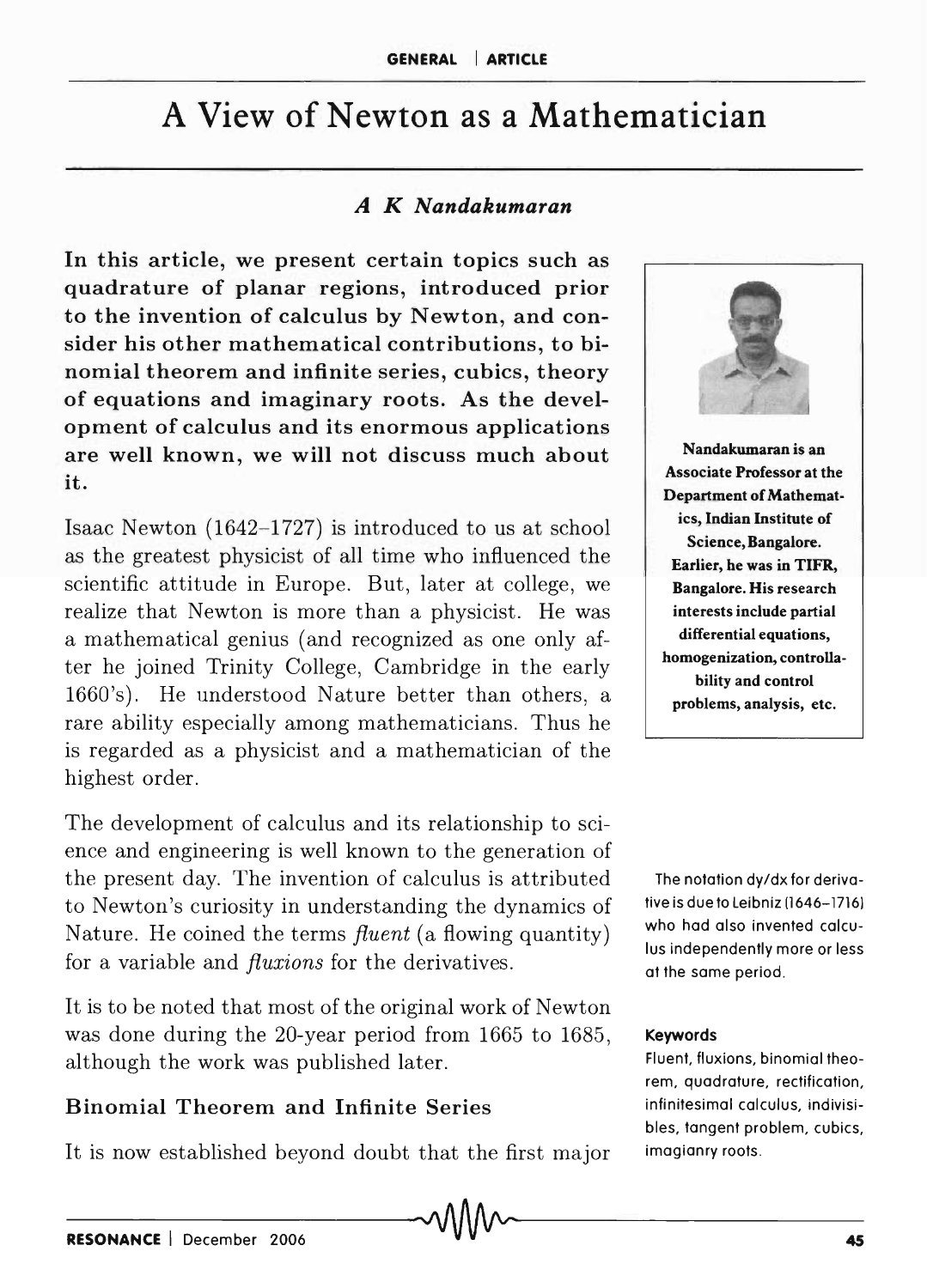Newton dealt with the binomial theorem for a positive integral index and its generalization to other powers leading to infinite series.

mathematical discovery of Newton dealt with the *binomial theorem* for a positive integral index and its generalization to other powers leading to *infinite series.* Let us see quickly how Newton arrived at the expansion. The coefficients of  $(a + b)^n$  can be written in the form of *Pascal's triangle.* Slightly modified and rewritten as an array, it reads as follows:

| $n = 0; 1 0$ |  | $0\quad 0$  |  |
|--------------|--|-------------|--|
| $n = 1; 1 1$ |  | $0\quad 0$  |  |
| $n = 2; 1 2$ |  | $1 \quad 0$ |  |

The zeros on the right indicate that the expression is finite. The *j*th entry in the row  $n = k$  can be obtained by adding the *j*th and  $(j-1)$ th entries in the row  $n = k-1$ , for  $k = 1, 2, \dots$  Newton used this observation to construct the entries of the row  $n = -1$  starting the first element as 1 and constructing successively the elements by applying the same rule so that the row  $n = -1$  produces the row  $n = 0$ . He arrived at the entries  $1, -1, 1, -1$ , for  $n = -1$ . He then extended it backwards to get the entries for  $n = -2, -3$ , one by one as:

| $n = -3; 1 -3 6 -10$ |             |             |
|----------------------|-------------|-------------|
| $n=-2;$              | $1 -2 3 -4$ |             |
| $n = -1;$            | $1 -1 1 -1$ |             |
| $n=0;$               | $1 \quad 0$ | $0\qquad 0$ |
| $n=1;$               | $1 \quad 1$ | $0\qquad 0$ |
| $n=2;$               | $1\quad 2$  | $1 \quad 0$ |

For the negative integers, the expression turned out to be infinite and he was indeed aware of the difficulties involved in dealing with the infinite series as its understanding was still at the premature stage. The expansion for fractional powers was obtained by the method of interpolation. By considering the expansion of  $1 =$  $(1-x^2)^{0/2}$ ,  $(1-x^2) = (1-x^2)^{2/2}$ ,  $(1-x^2)^2 = (1-x^2)^{4/2}$ ,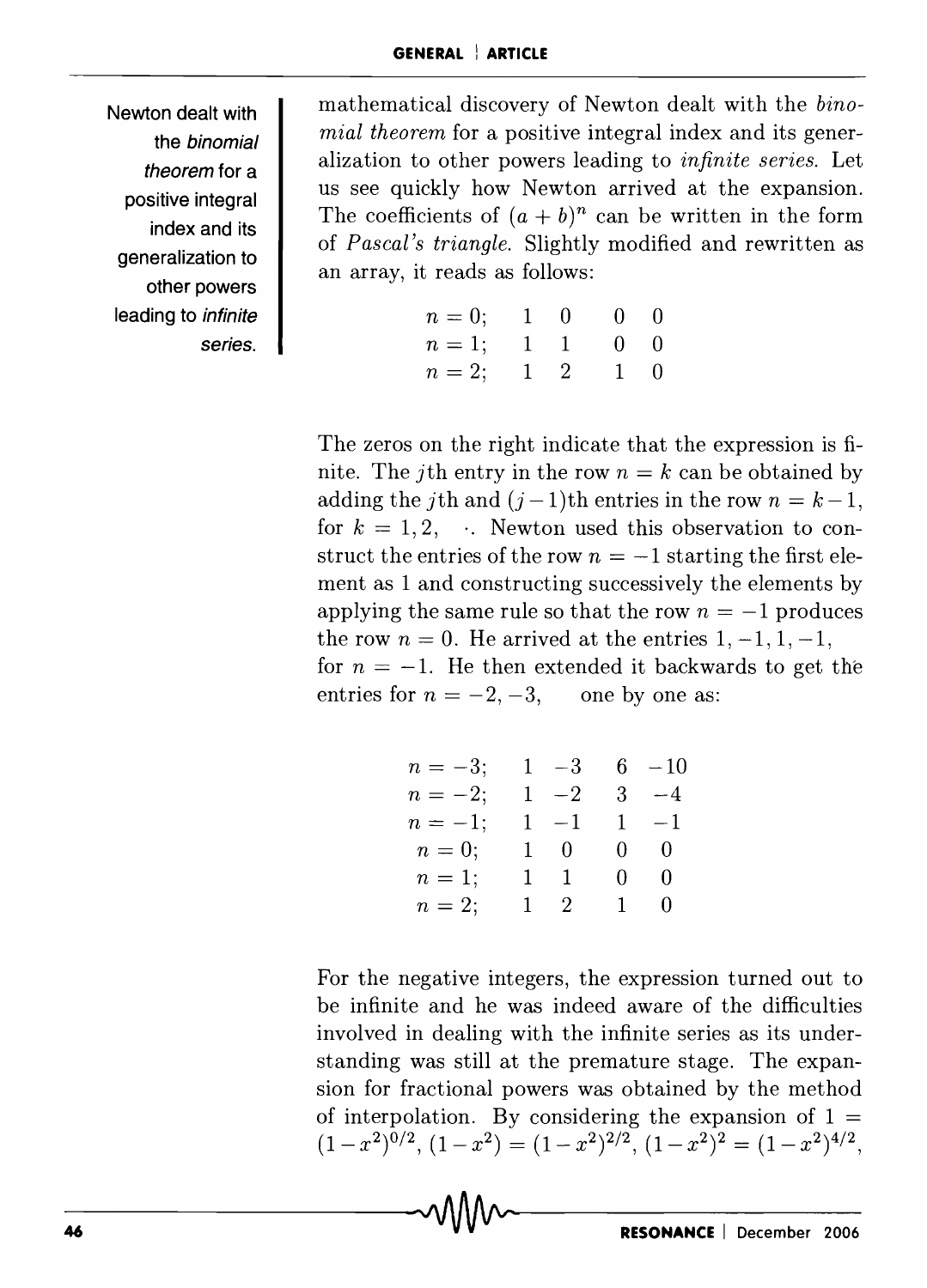he deduced a rule connecting the successive coefficients in the expression of  $(1 - x^2)^{1/2}$ ,  $(1 - x^2)^{3/2}$ , and by analogy obtained the expression for the general case which can be stated in the following form:

$$
(a+ab)^{m/n} = A + \frac{m}{n}Ab + \frac{m-n}{2n}Bb + \frac{m-2n}{3n}Cb +
$$

where the first term is  $A = a^{m/n}$ , the second term is  $B = \frac{m}{n}Ab$ , the third term is  $C = \frac{m-n}{2n}Bb$ , and so on.

The infinite series was used extensively in the study of *quadrature* (finding the area of planar region bounded by closed curves by the method of squaring) and *rectification of curves.* Initially, in the case where the ordinate *y* is given as a function of *x* explicitly, for example,  $y = \frac{a^2}{b+x}$ ,  $y = (a^2 \pm x^2)^{1/2}$ ,  $y = (\frac{1+ax^2}{1-bx^2})^{1/2}$ , the quadrature was obtained by expanding the right hand sides as infinite series. He then derives quadrature of curves whose ordinate is in implicit form. Newton did not prove *convergence* in the modern mathematical sense which was done by Cauchy (1789-1857) and others after more than 100 years of endeavor.

#### Why the Greeks did not Invent Calculus

In Newton's own words, *"If I had seen a little farther than others,* it *is because I have stood on the shoulders of giants"* Let us try to see who some of these giants may have been.

The central idea behind calculus better known as *infinitesimal calculus* is to use the *limit process* to derive results, and this goes back to the Greeks. To them the age-old concept of finding area of planar shapes and volume of solids was important. Archimedes<sup>2</sup> of Syracuse (287-212 BC) was involved in finding these quantities, particularly, for *conic sections.* He applied the *method of exhaustion* successfully to circles and parabolae. The method of exhaustion is actually attributed to Exodus (370 BC). Archimedes never used the term 'limit' as it

The infinite series was used extensively in the study of quadrature (finding the area of planar region bounded by closed curves by the method of squaring) and rectification of curves.

<sup>2</sup> See Resonance, Vol.11, No.10, 2006.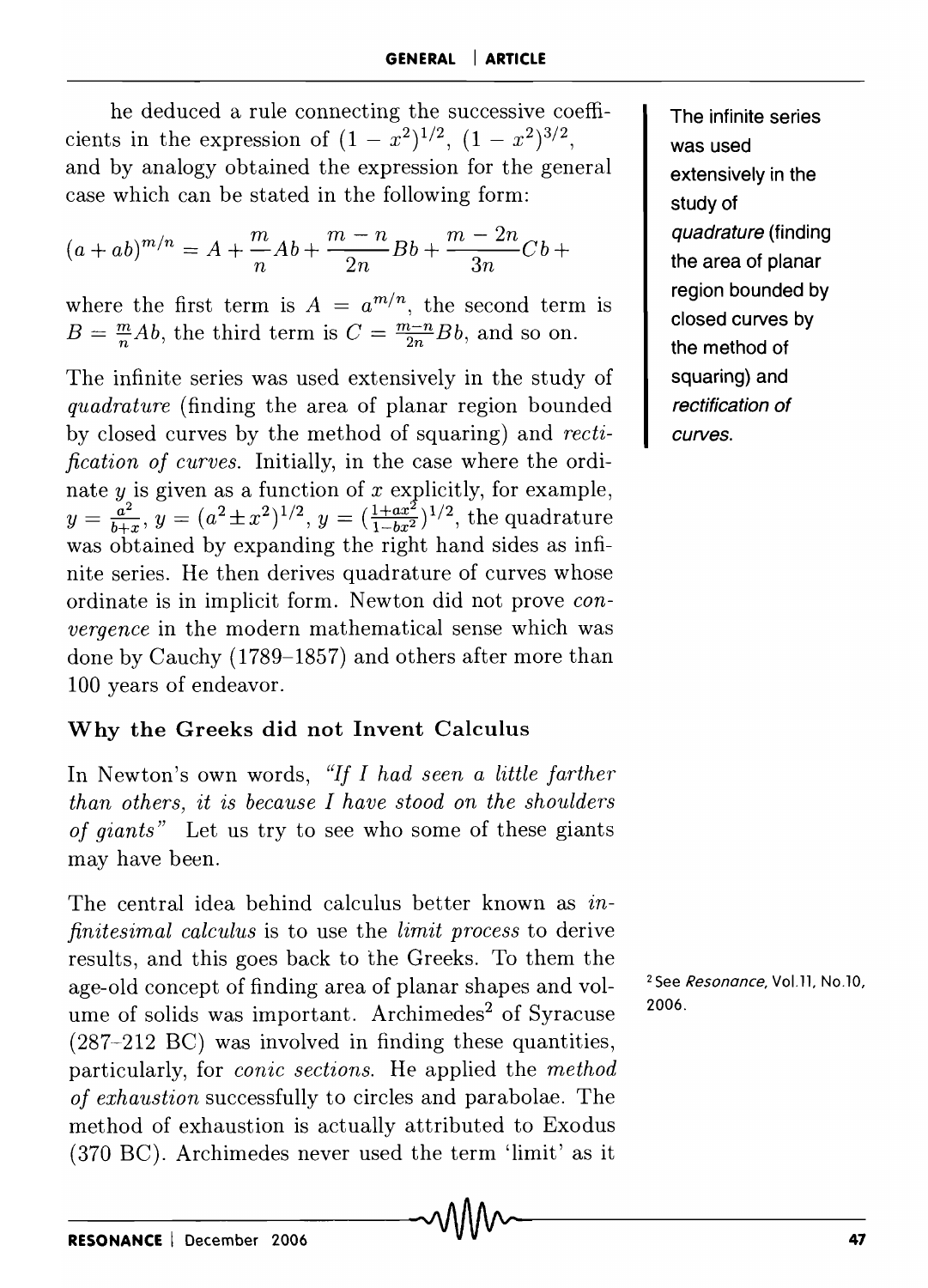**Figure 1.** 



was taboo to the Greeks. His idea was to inscribe and escribe a circle by a series of *regular polygons* of more and more sides whose perimeter can be calculated. In this way, Archimedes gave lower and upper bounds for  $\pi$  to an accuracy which was sufficient for most practical purposes.

The above method was indeed a milestone in mathematics and Archimedes was interested in other shapes pertaining to conical objects: parabolae, ellipses and hyperbolae. He started with the parabola *(Figure* 1) as it had a lot of applications such as the ability of a parabolic mirror to reflect light coming from infinity and concentrate it at a point, namely the *focus* (which means *fireplace).* He divided the parabolic sector (see *Figure*  1) into a series of triangles whose areas decrease in geometric progression and eventually 'exhaust' the entire region in the limit(!). He found that the total area 'approaches'  $\frac{4}{3}$ area(ABO) (see Figure 1). The Greeks were never comfortable with infinity and Archimedes never used it in his arguments. Concerning other conic sectors, he failed in his attempts to find the areas of elliptical and hyperbolic sectors and it had to wait for two thousand years until the invention of *integral calculus.* 

The method of exhaustion is close to modern integral calculus.

The method of exhaustion is close to modern *integral calculus.* The Greeks' failure can be attributed to at least two reasons; (i) their uneasiness with the concept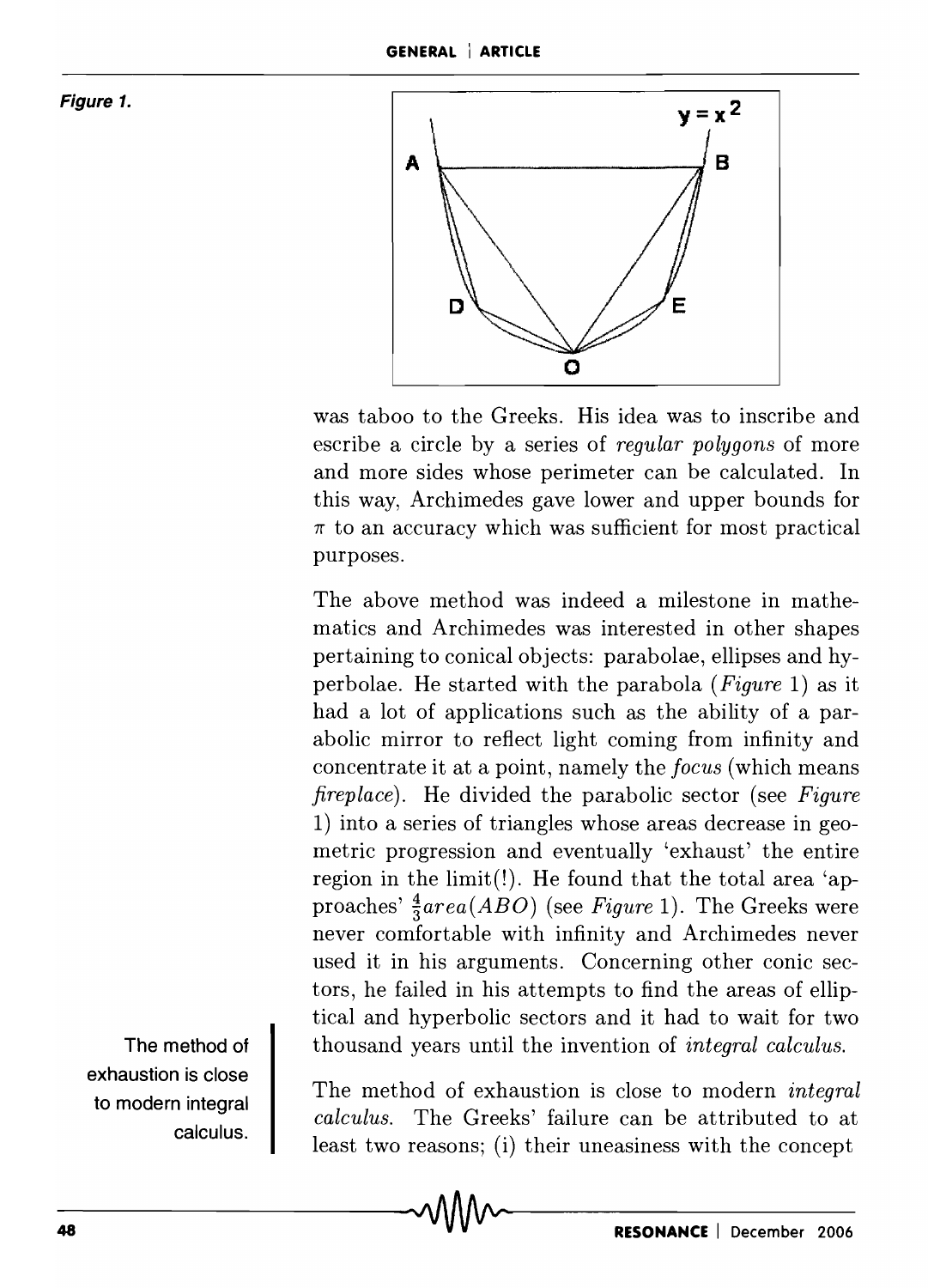of infinity as discussed earlier, and (ii) the fact that they did not know sufficient algebra. Indeed, the Greeks were masters of geometry, however their knowledge of algebra was minimal. As we know, algebra is a collection of *symbols* with a set of rules to work with them. The Greeks' failure in algebra was due to a lack of proper notation and their inability in dealing with equations. They really feared and avoided infinity as they suspected that wrong conclusions could easily be drawn which was amply demonstrated by Zeno's paradox that *motion is impossible.* 

## Kepler and the Method of Indivisibles

The scientific activity in all spheres got rejuvenated around the fifteenth century after a long gap of more than 1500 years. Some of the prominent investigators were Nicolas Copernicus (1473-1543), Rene Descartes (1596-1650), Galileo Galilei (1564-1642), Johannes Kepler (1571-1630), Peirre de Fermat (1601-1665) and Blaise Pascal (1623-1662).

Kepler was the perfect representative of the period of transition from the old world to the new. His discovery of the three planetary laws which renewed the interest of scientists once again in the conic sections and the calculation of the area and rectification of curves. Kepler showed interest in Archimedes' method of exhaustion, but without much fear of infinity. By that time, the use of infinite products and sums was already in the literature especially in the context of  $\pi$  being represented as:

Francois Viete (1540–1603): 
$$
\frac{2}{\pi} = \frac{\sqrt{2}}{2} \cdot \frac{\sqrt{2+\sqrt{2}}}{2}
$$
.  
John Wallis (1616–1703):  $\frac{\pi}{2} = \frac{2}{1} - \frac{2}{3} - \frac{4}{3} - \frac{4}{5} - \frac{6}{5} - \frac{6}{7}$ 

John Gregory (1638–1675):  $\frac{\pi}{4} = 1 - \frac{1}{3} + \frac{1}{5} - \frac{1}{7} +$ 

The Greeks really feared and avoided infinity as they suspected that wrong conclusions could easily be drawn which was amply demonstrated by Zeno's paradox that motion is impossible.

The scientific activity in all spheres got rejuvenated around the fifteenth century after a long gap of more than 1500 years.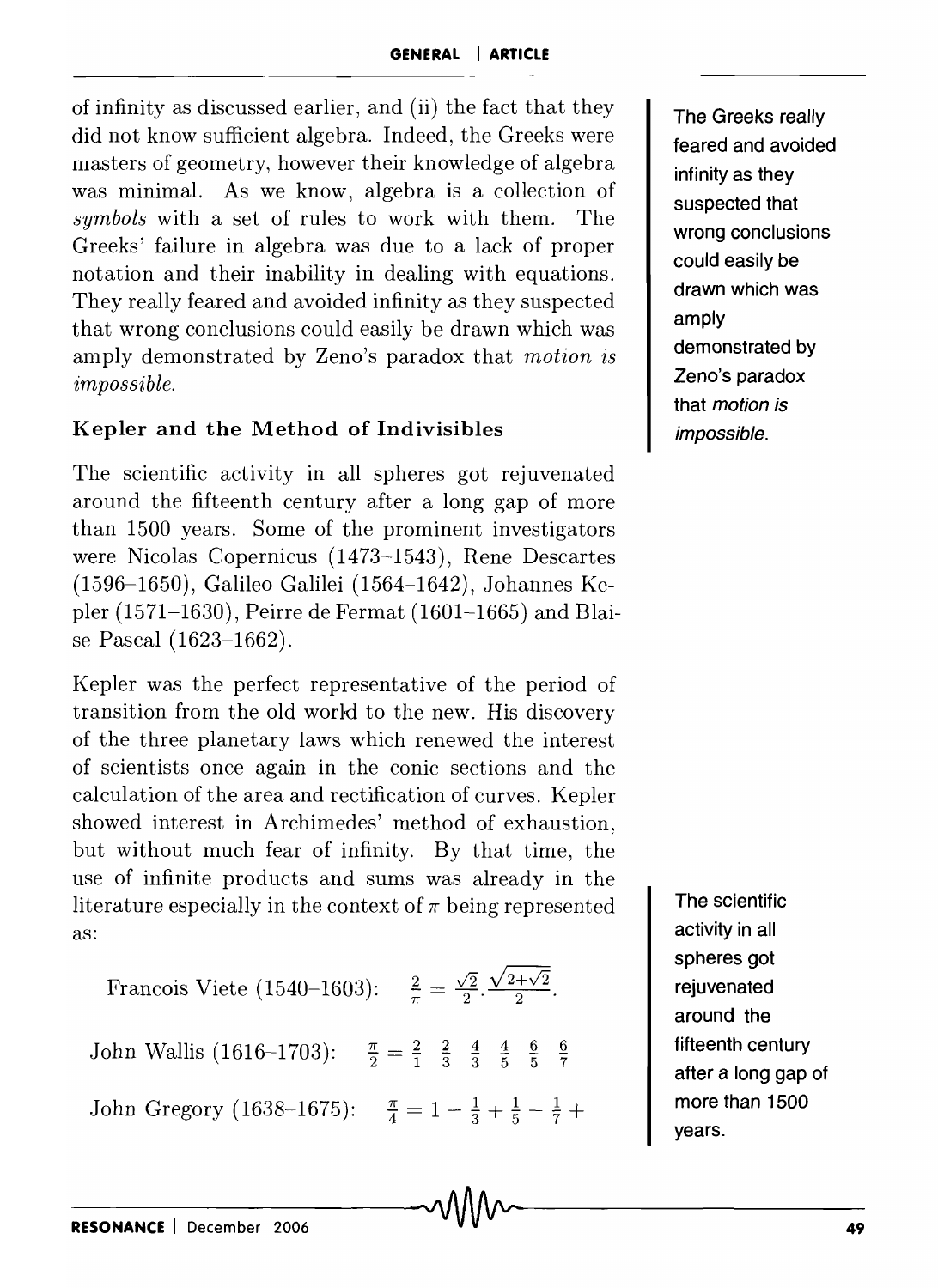

**Figure 2 (left). Figure 3 (right).**  The method of indivisibles regards a planar shape as being made up of *a large number* of *infinitely small* strips, the so-called *indivisibles*. Though most of them did not understand what an indivisible was, the method seemed to work in many examples. A circle can be viewed as a collection of 'infinitely many' (in modern language, finitely many, but large) triangles with bases as infinitesimally small arcs (see *Figure* 2). Since the area of each triangle is half base times the radius, one arrives at the formula  $A = Cr/2$ , where A is the area and C is the circumference. This, of course, has been known since ancient times. For all its mathematical flaws, Kepler was the one to use the method of indivisibles to full potential to get new results.

**A circle can be viewed as a collection of 'infinitely many' (in modern language, finitely many, but large) triangles with bases as infinitesimally small arcs.** 

Squaring a hyperbola stubbornly resisted all attempts by many including Kepler. Consider the hyperbola *y =*   $\frac{1}{r}$ . By squaring it, we mean to find the area below the curve and above the x-axis and between two parallel lines  $x = a$  (we may take  $a = 1$ ) and  $x = t$  (see *Figure* 3 )

## **Fermat, Saint-Vincent and Quadrature of Hyperbola**

The quadrature of generalized parabolae  $y = x^n$ ,  $n \in \mathbb{N}$ , *(Figure* 4) came to the attention of Pierre de Fermat. His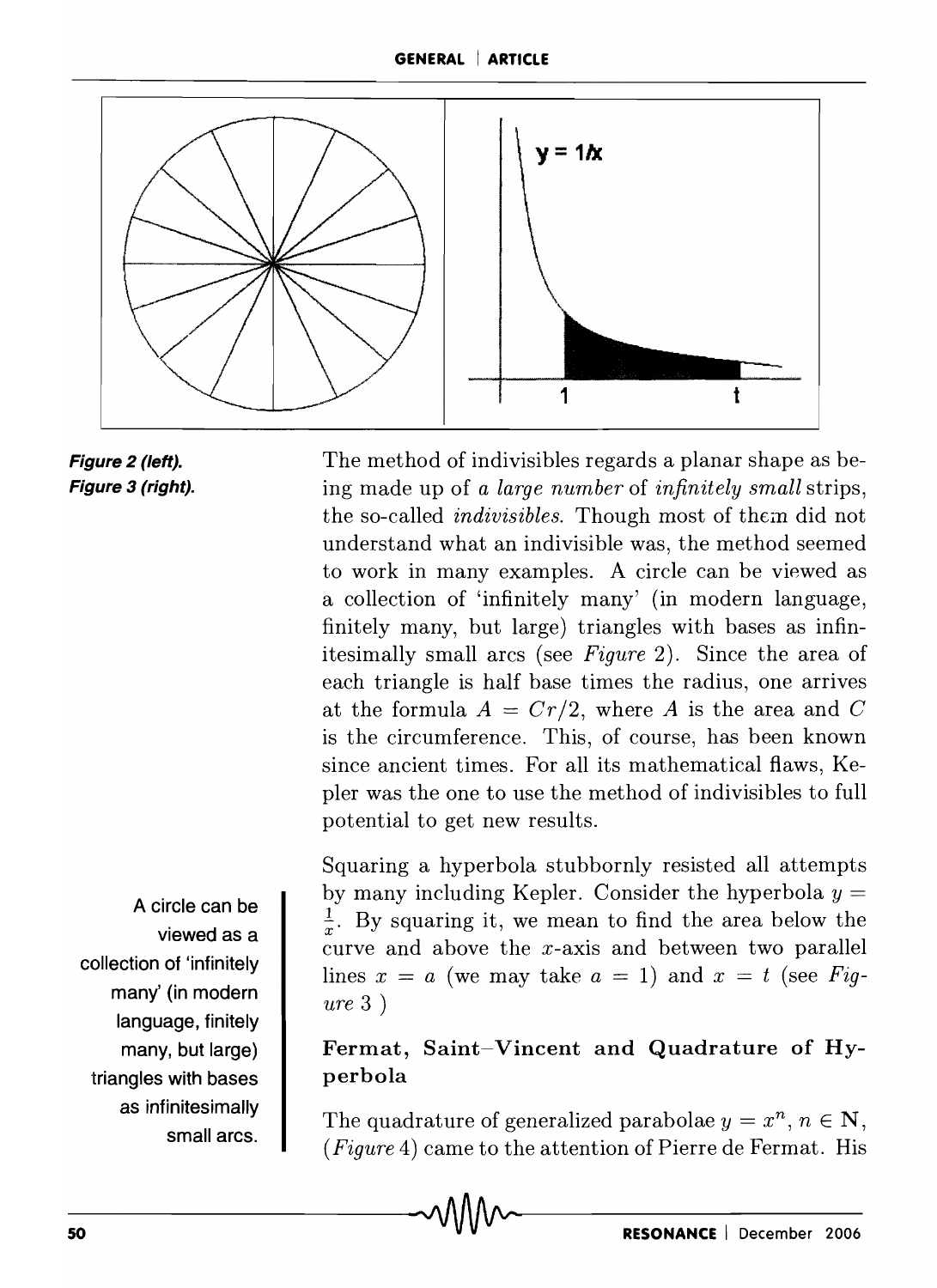

idea was to view the interval  $(0, a)$  as an infinite number of intervals  $(0, t)$ ,  $(0, t_1)$ ,  $(0, t_2)$ , and so on (see *Figure* 5) in such a way that the lengths  $t = a$ ,  $t_1 = ar$ ,  $t_2 = ar^2$ ,  $\cdot$ ,  $r < 1$  are in a geometric progression. Then evaluate the area of each strip viewing it as a rectangle to get the approximate area  $A_r = \sum_{r=1}^{n} (ar^k)^n(ar^k - ar^{k+1}) =$  $\sum (ar^k)^{n+1}(1 - r) = \frac{a^{n+1}(1-r)}{1-r^{n+1}}$ . Using  $(1 - r)(1 + r + r)$  $+r^{n} = 1 - r^{n+1}$  and finally taking limit as  $r \rightarrow 1$ (infinitely many indivisibles), we arrive at the formula  $A = \frac{a^{n+1}}{n+1}$ .

This work was significant on two grounds; (i) it works for a family of curves and (ii) the method extends to negative integers as well, but with an exception, namely,  $n = -1$ , which corresponds to the hyperbola  $y = \frac{1}{r}$ . The exceptional case was resolved to some extent by Saint-Vincent (1584-1667), who was not very famous, but was a contemporary of Fermat. A crucial observation in this case is that each strip produces an equal area, namely  $\frac{ar^k-ar^{k+1}}{ar^k} = 1-r$ . This means that if the distances  $t, t_1, t_2$ , from the origin are in geometric progression. from the origin are in geometric progression, then the corresponding areas reduce by a fixed quantity, i.e., the area is in arithmetic progression and this remains true as r becomes closer and closer to 1. This indeed shows that the relation between area  $A(t)$  from 1 to *t* and distance *t* is *logarithmic*. That is  $A(t) = \log t$ ;

**Figure 4** (left). **Figure 5** (right).

> Though Archimedes' method of exhaustion and the modified method of indivisibles solved the problem of quadrature for various curves, it was not on firm mathematical foundation.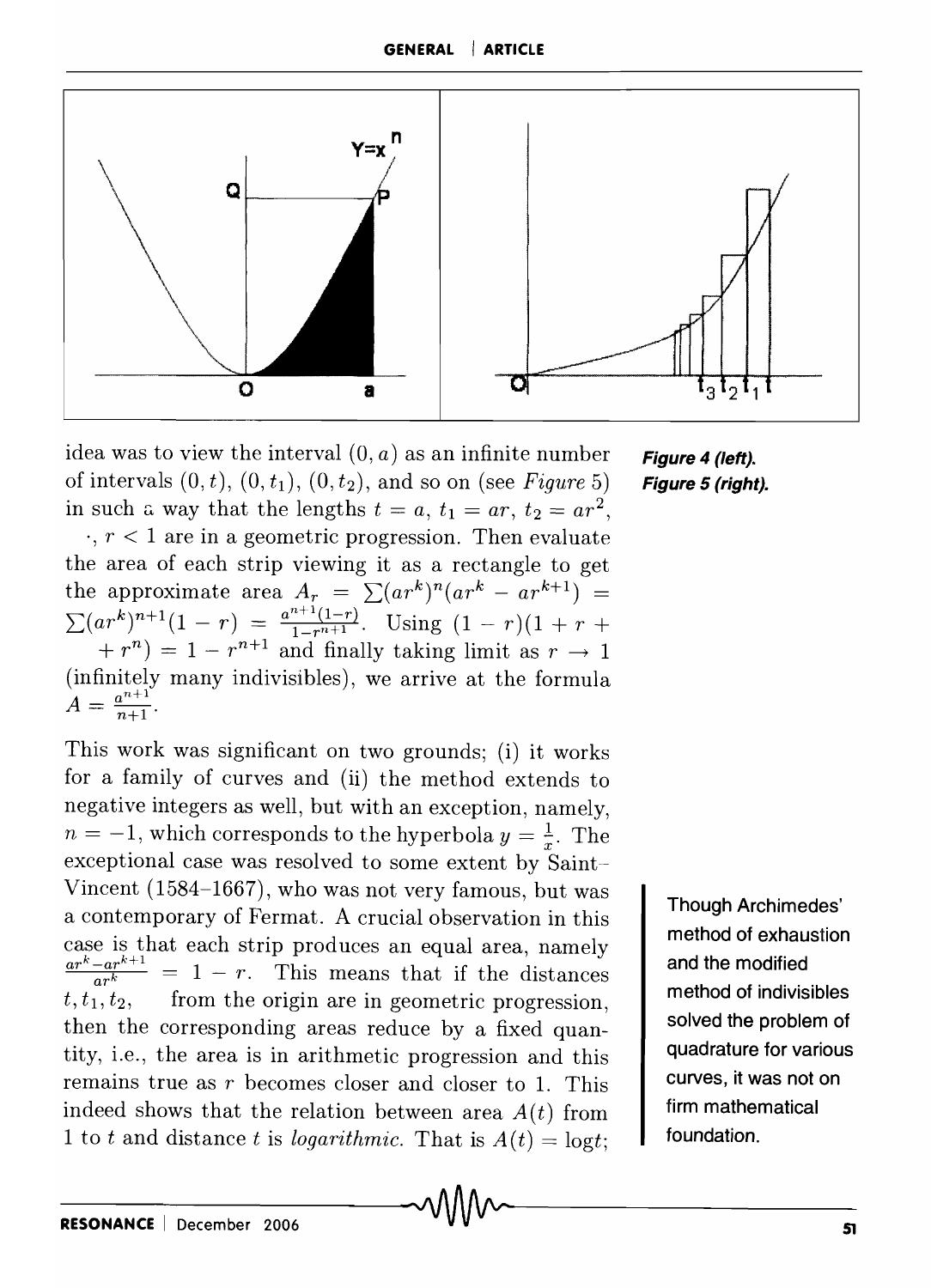**Differential calculus invented by Newton emerged from the**  study of **rate of change of varying physical quantities.** 

this was probably the first appearance of the use of logarithmic function which until then was mainly used for computational purposes. The quadrature of hyperbola is achieved, but with a hitch that the *base* of the logarithm is still unclear. One cannot choose an arbitrary base as in the case of a circle whose area is  $kr^2$ , where the constant k equals  $\pi$  and not any arbitrary number.

## **Newton, Leibniz and Calculus**

Though Archimedes' method of exhaustion and the modified method of indivisibles solved the problem of quadrature for various curves, it was not on firm mathematical foundation. Moreover, each problem required a different approach which depended on the geometry (this is not surprising!) of the problem and algebraic skills. One needed to have a general approach with systematic procedure (an algorithm). This was achieved by the invention of differential and integral calculus by Newton and Leibniz, and it gained popularity in a short time in every field of science and engineering.

As is well known, differential calculus invented by Newton emerged from the study of *rate of change* of varying physical quantities. His dynamic view really goes back to antiquity and it reached its peak when Galileo, the father of experimental science, laid the foundation of mechanics prior to Newton.

The problem of finding derivatives (this name came at a later stage) is known as the *tangent problem.* After the tangent problem, Newton concentrated on the *inverse*  of the tangent problem, namely *antiderivative* or *integration.* Indeed by studying the inverse problem for curves like  $y = x^n$ , he arrived at the familiar expression  $\frac{a^{n+1}}{n+1}$ earlier obtained by Fermat in the calculation of areas. Thus it is recognized that the two fundamental problems, viz. the tangent problem and area problem are *inverse problems,* the crux of differential and integral

The two **fundamental problems, viz. the tangent problem and area problem are inverse problems, the crux of differential and integral calculus.**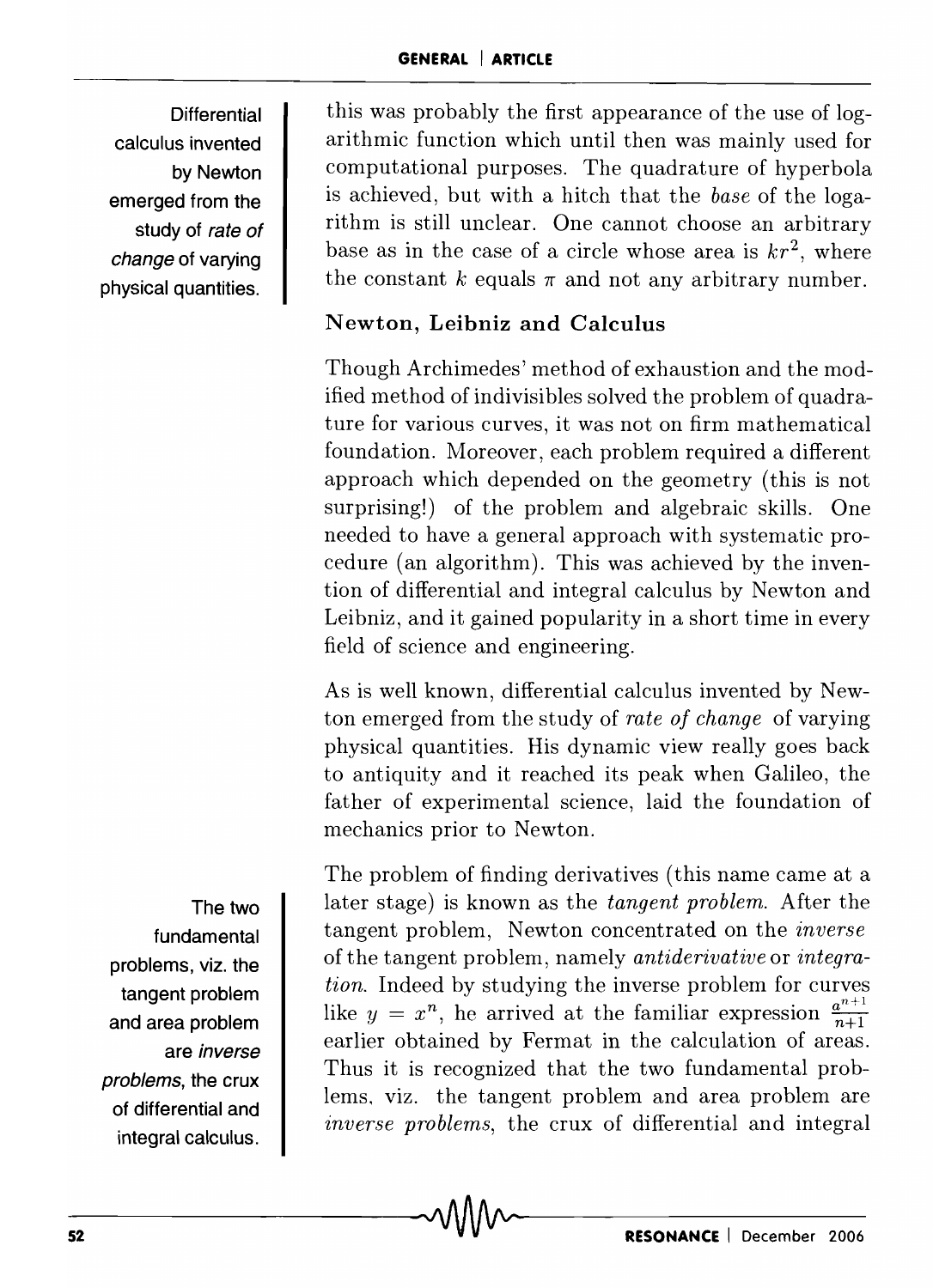calculus. The relation connecting the two processes of finding the area and the derivative is known as the *Fundamental theorem of Calculus.* 

Newton did not give a proof (in the strict sense of rigour today) of it though he grasped its essence and full potential. The actual proof is due to Cauchy who laid the foundations of modern mathematical analysis more than a hundred years later. The invention of calculus affected every branch of science, more so in mathematics and was probably the single most remarkable finding after Euclid's classical geometry, nearly two thousand years earlier.

## Calculus and Quadrature of the Hyperbola

The applicability of calculus need not be stressed here, but we wish to see how the quadrature of the hyperbola was achieved. Due to Saint-Vincent, it was reduced to finding the base of the logarithm. Among the calculation of derivatives, needless to say the *exponential function*  $f(x) = b^x$ ,  $b > 0$  got special attention and  $f'(x)$ is proportional to  $f(x)$ , that is  $f'(x) = kf(x) = kb^x$ , where  $k = \lim_{h \to 0} \frac{b^h - 1}{h}$ . In particular, the derivative is unchanged when we choose the base *b* such that  $k = 1$ . A heuristic derivation leads to  $b = \lim_{m \to \infty} (1 + \frac{1}{m})^m$ , the *natural base* e. This curious number was probably recognized by the merchants or money lenders much earlier.

With this the problem of quadrature can easily be completed. Let  $y = e^x$ , or equivalently,  $x = \log_e y = \ln y$ . We see from  $\frac{dy}{dx} = y$  that  $\frac{dx}{dy} = \frac{1}{y}$ ; that is  $\frac{d}{dy}(\log_e y) = \frac{1}{y}$ . In other words  $\log_e y$  is the antiderivative of  $\frac{1}{y}$ . Now since the antiderivative is nothing but the area, it follows that  $\log_e y = \int \frac{1}{x} dy$ . This proves that *e* is the required base, justifying the name *natural base* which baffled this author from early days as to why *e* was used as the natural base rather than 10, called the *common base.* 

The relation connecting the two processes of finding the area and the derivative is known as the Fundamental theorem of Calculus.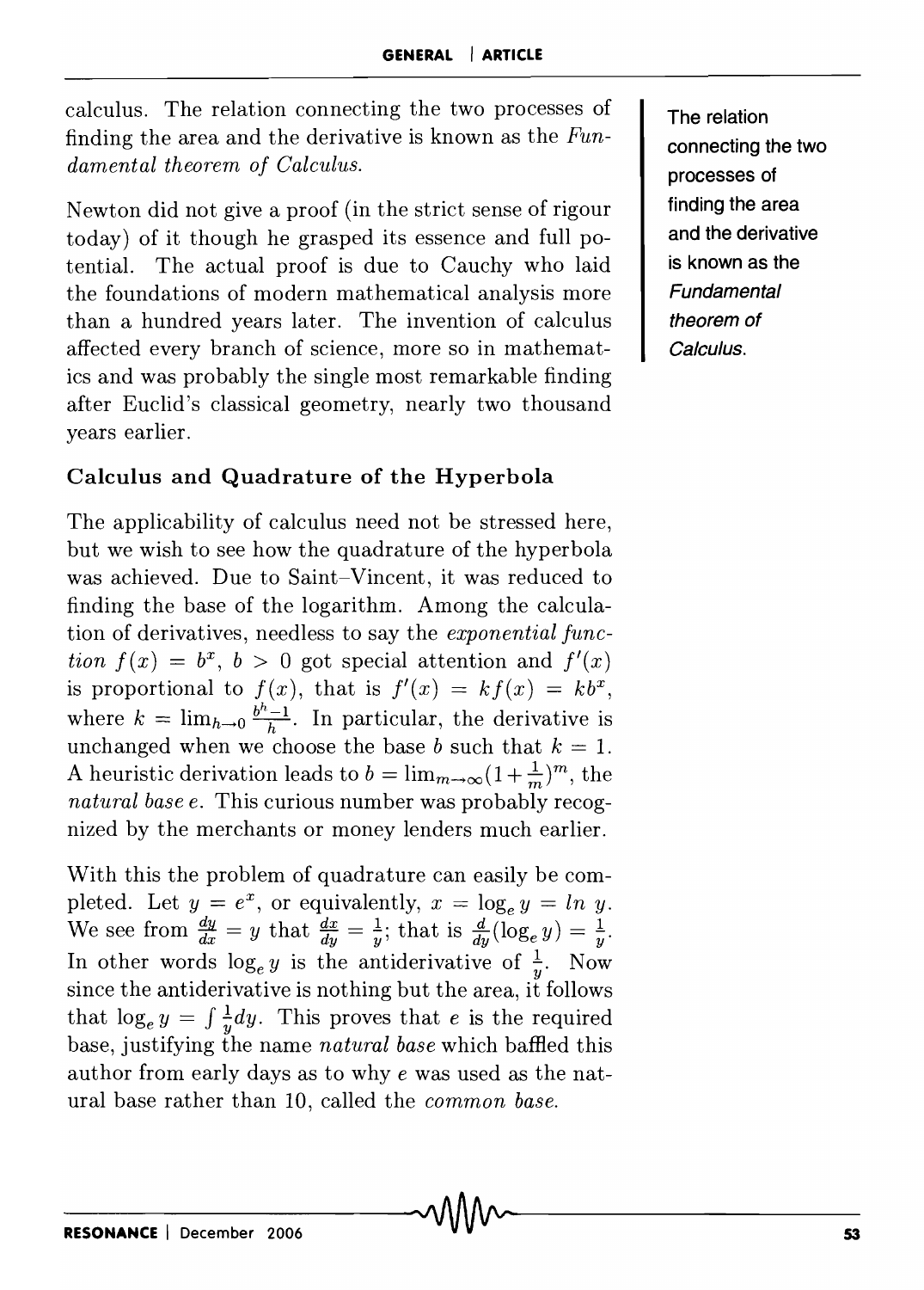The curious number e appears in connection with the hyperbola somewhat in a similar fashion as  $\pi$  does with the circle. These two numbers are connected by a third object i, the complex square root of  $-1$  via one of the most beautiful equations in mathematics, namely  $e^{(m)}+1=0$ .

The shadow given by equation (3) which is  $y^2 = ax^3 + bx^2 + cx + d$ will give rise to all cubics.

## A Tail to the Tale

The curious number *e* appears in connection with the hyperbola somewhat in a similar fashion as  $\pi$  does with the circle. The most fascinating fact is that these two numbers are connected by a third object  $i$ , the complex square root of  $-1$  via one of the most beautiful equations in mathematics, namely  $e^{i\pi} + 1 = 0$ .

Newton's contribution to other mathematical areas is also quite significant, and a few of them are indicated below.

#### Cubics

Apart from other results in cubics, Newton showed that many of the important properties of conics have their analogies in the theory of cubics. Further to the fundamental classification of the equations as *algebraic* and *transcendental*, by analyzing and studying the asymptotes, he classified the equations into four *characteristic forms;* 

1) 
$$
xy^2 + hy = ax^3 + bx^2 + cx + d
$$
,  
\n2)  $xy = ax^3 + bx^2 + cx + d$ ,  
\n3)  $y^2 = ax^3 + bx^2 + cx + d$ ,  
\n4)  $y = ax^3 + bx^2 + cx + d$ .

Each of the above equations is further discussed in detail and there are 78 forms which a cubic may take. He enumerated 72, and the remaining ones were later mentioned by Stirling, Nicole and Nicolas Bernoulli.

It is well known that the shadow of a circle cast on a plane by an illuminating point gives rise to all the conics depending on the angle of illumination. Newton made the *remarkable observation* that the shadow given by the 3rd equation in the above list;  $y^2 = ax^3 + bx^2 + cx + d$ will give rise to all cubics. Later this fact was demonstrated by Nicole and Clairaut and again by Murdoch